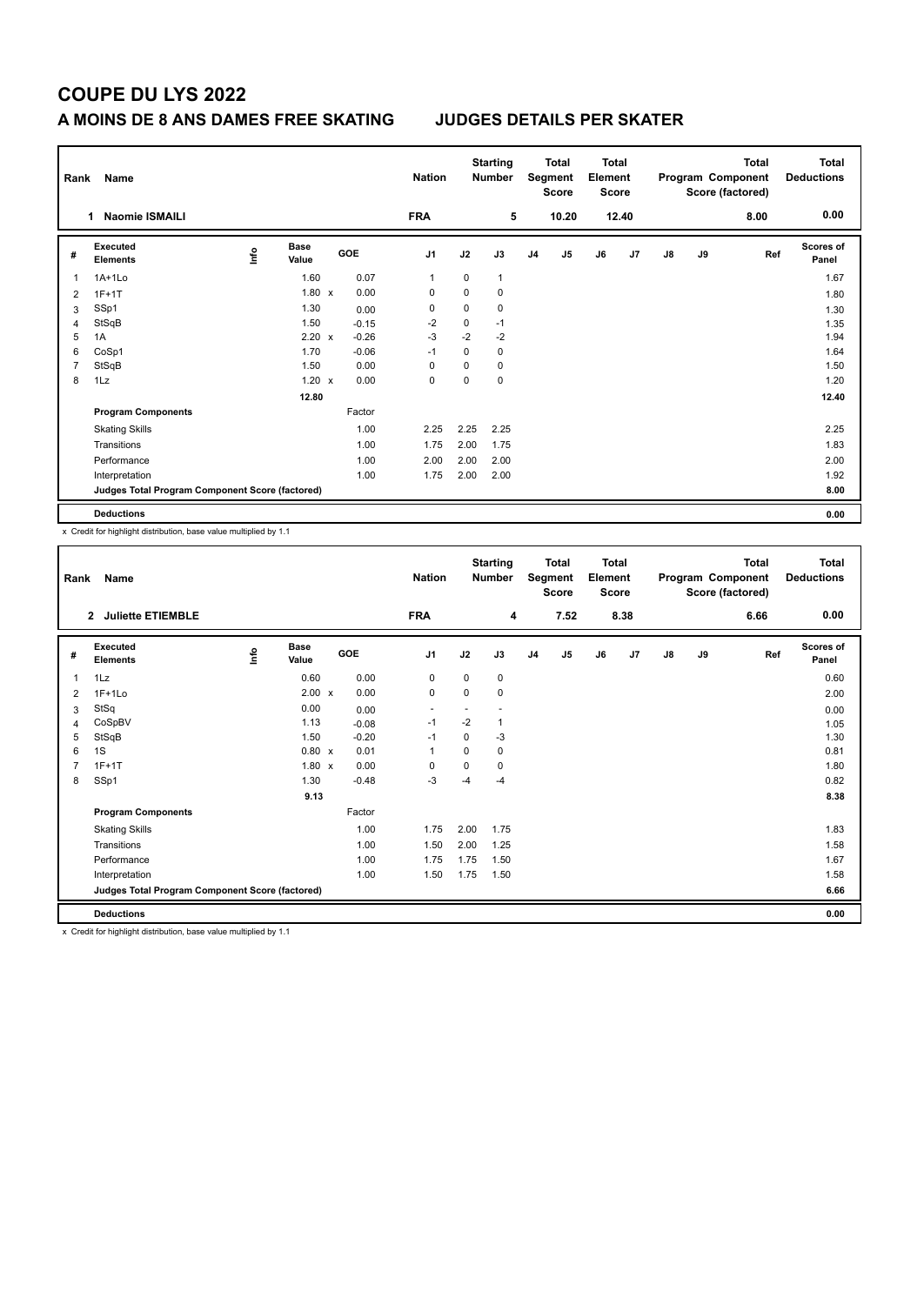# **COUPE DU LYS 2022**

### **A MOINS DE 8 ANS DAMES FREE SKATING JUDGES DETAILS PER SKATER**

| Rank           | Name                                            |      | <b>Nation</b>        |         | <b>Starting</b><br><b>Number</b> | Total<br>Segment<br><b>Score</b> |                          | <b>Total</b><br>Element<br><b>Score</b> |                | Program Component<br>Score (factored) |      | <b>Total</b> | <b>Total</b><br><b>Deductions</b> |      |                    |
|----------------|-------------------------------------------------|------|----------------------|---------|----------------------------------|----------------------------------|--------------------------|-----------------------------------------|----------------|---------------------------------------|------|--------------|-----------------------------------|------|--------------------|
|                | <b>Elisa MICACO</b><br>3                        |      |                      |         | <b>FRA</b>                       |                                  | 1                        |                                         | 7.27           |                                       | 7.78 |              |                                   | 6.75 | 0.00               |
| #              | Executed<br><b>Elements</b>                     | lnfo | <b>Base</b><br>Value | GOE     | J1                               | J2                               | J3                       | J <sub>4</sub>                          | J <sub>5</sub> | J6                                    | J7   | J8           | J9                                | Ref  | Scores of<br>Panel |
| 1              | 1A                                              |      | 1.10                 | $-0.07$ | $-1$                             | $-1$                             | 0                        |                                         |                |                                       |      |              |                                   |      | 1.03               |
| 2              | $1Lo+1T$                                        |      | $1.80 \times$        | 0.00    | 0                                | $\Omega$                         | 0                        |                                         |                |                                       |      |              |                                   |      | 1.80               |
| 3              | CoSp                                            |      | 0.00                 | 0.00    | $\overline{\phantom{a}}$         |                                  |                          |                                         |                |                                       |      |              |                                   |      | 0.00               |
| 4              | $1S+1Lo$                                        |      | $1.80 \times$        | 0.00    | 0                                | $\mathbf 0$                      | 0                        |                                         |                |                                       |      |              |                                   |      | 1.80               |
| 5              | SSp1                                            |      | 1.30                 | $-0.13$ | $-1$                             | $-1$                             | $-1$                     |                                         |                |                                       |      |              |                                   |      | 1.17               |
| 6              | StSq                                            |      | 0.00                 | 0.00    | $\overline{\phantom{a}}$         | ٠                                | $\overline{\phantom{a}}$ |                                         |                |                                       |      |              |                                   |      | 0.00               |
| $\overline{7}$ | 1A                                              |      | $2.20 \times$        | $-0.22$ | $-2$                             | $-2$                             | $-2$                     |                                         |                |                                       |      |              |                                   |      | 1.98               |
| 8              | StSq                                            |      | 0.00                 | 0.00    |                                  |                                  |                          |                                         |                |                                       |      |              |                                   |      | 0.00               |
|                |                                                 |      | 8.20                 |         |                                  |                                  |                          |                                         |                |                                       |      |              |                                   |      | 7.78               |
|                | <b>Program Components</b>                       |      |                      | Factor  |                                  |                                  |                          |                                         |                |                                       |      |              |                                   |      |                    |
|                | <b>Skating Skills</b>                           |      |                      | 1.00    | 1.25                             | 2.25                             | 2.25                     |                                         |                |                                       |      |              |                                   |      | 1.92               |
|                | Transitions                                     |      |                      | 1.00    | 1.25                             | 2.00                             | 1.50                     |                                         |                |                                       |      |              |                                   |      | 1.58               |
|                | Performance                                     |      |                      | 1.00    | 1.25                             | 1.75                             | 1.75                     |                                         |                |                                       |      |              |                                   |      | 1.58               |
|                | Interpretation                                  |      |                      | 1.00    | 1.50                             | 1.75                             | 1.75                     |                                         |                |                                       |      |              |                                   |      | 1.67               |
|                | Judges Total Program Component Score (factored) |      |                      |         |                                  |                                  |                          |                                         |                |                                       |      |              |                                   |      | 6.75               |
|                | <b>Deductions</b>                               |      |                      |         |                                  |                                  |                          |                                         |                |                                       |      |              |                                   |      | 0.00               |

x Credit for highlight distribution, base value multiplied by 1.1

|                | Name<br>Rank                                    |             |                      |         | <b>Starting</b><br><b>Nation</b><br><b>Number</b> |          |      | <b>Total</b><br>Segment<br><b>Score</b> |                | <b>Total</b><br>Element<br>Score |      | Program Component<br>Score (factored) |    | <b>Total</b> | <b>Total</b><br><b>Deductions</b> |
|----------------|-------------------------------------------------|-------------|----------------------|---------|---------------------------------------------------|----------|------|-----------------------------------------|----------------|----------------------------------|------|---------------------------------------|----|--------------|-----------------------------------|
|                | 4 Naomi PALACCI                                 |             |                      |         | <b>FRA</b>                                        |          | 3    |                                         | 6.65           |                                  | 6.46 |                                       |    | 6.83         | 0.00                              |
| #              | Executed<br><b>Elements</b>                     | <u>info</u> | <b>Base</b><br>Value | GOE     | J <sub>1</sub>                                    | J2       | J3   | J <sub>4</sub>                          | J <sub>5</sub> | J6                               | J7   | $\mathsf{J}8$                         | J9 | Ref          | <b>Scores of</b><br>Panel         |
| 1              | 1A<<                                            | $\,<$       | 0.00                 | 0.00    | $\overline{a}$                                    |          | ٠    |                                         |                |                                  |      |                                       |    |              | 0.00                              |
| 2              | CoSp                                            |             | 0.00                 | 0.00    |                                                   |          | ٠    |                                         |                |                                  |      |                                       |    |              | 0.00                              |
| 3              | $1F+1T<<$                                       | $\,<$       | $1.00 \times$        | $-0.13$ | $-3$                                              | $-3$     | $-2$ |                                         |                |                                  |      |                                       |    |              | 0.87                              |
| 4              | StSqB                                           |             | 1.50                 | $-0.10$ | 0                                                 | 0        | $-2$ |                                         |                |                                  |      |                                       |    |              | 1.40                              |
| 5              | $1S+1Lo$                                        |             | $1.80 \times$        | 0.00    | $\Omega$                                          | $\Omega$ | 0    |                                         |                |                                  |      |                                       |    |              | 1.80                              |
| 6              | SSp1                                            |             | 1.30                 | 0.09    | $\mathbf{1}$                                      | $\Omega$ | 1    |                                         |                |                                  |      |                                       |    |              | 1.39                              |
| $\overline{7}$ | StSq                                            |             | 0.00                 | 0.00    |                                                   |          |      |                                         |                |                                  |      |                                       |    |              | 0.00                              |
| 8              | 1F                                              |             | $1.00 \times$        | 0.00    | 0                                                 | 0        | 0    |                                         |                |                                  |      |                                       |    |              | 1.00                              |
|                |                                                 |             | 6.60                 |         |                                                   |          |      |                                         |                |                                  |      |                                       |    |              | 6.46                              |
|                | <b>Program Components</b>                       |             |                      | Factor  |                                                   |          |      |                                         |                |                                  |      |                                       |    |              |                                   |
|                | <b>Skating Skills</b>                           |             |                      | 1.00    | 2.00                                              | 1.75     | 1.75 |                                         |                |                                  |      |                                       |    |              | 1.83                              |
|                | Transitions                                     |             |                      | 1.00    | 1.75                                              | 1.50     | 1.25 |                                         |                |                                  |      |                                       |    |              | 1.50                              |
|                | Performance                                     |             |                      | 1.00    | 2.00                                              | 1.75     | 1.75 |                                         |                |                                  |      |                                       |    |              | 1.83                              |
|                | Interpretation                                  |             |                      | 1.00    | 1.75                                              | 1.75     | 1.50 |                                         |                |                                  |      |                                       |    |              | 1.67                              |
|                | Judges Total Program Component Score (factored) |             |                      |         |                                                   |          |      |                                         |                |                                  |      |                                       |    |              | 6.83                              |
|                | <b>Deductions</b>                               |             |                      |         |                                                   |          |      |                                         |                |                                  |      |                                       |    |              | 0.00                              |

<< Downgraded jump x Credit for highlight distribution, base value multiplied by 1.1